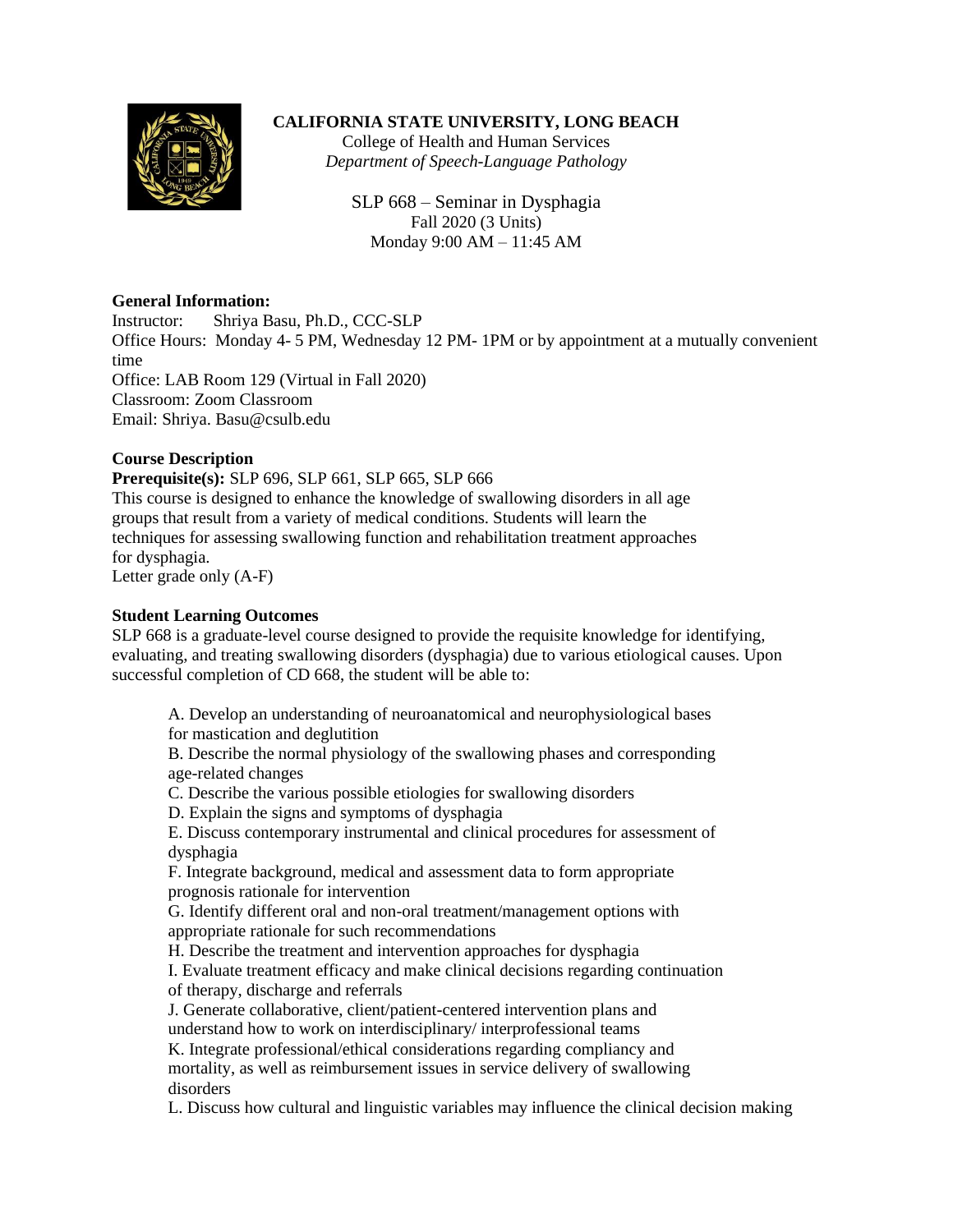processes in rehabilitation and management for swallowing disorders. M. Access and evaluate information sources and research evidence to support decisions on assessment and intervention of swallowing disorders

#### **Certification Standards**

Satisfactory completion of SLP 668 is intended to assist students in meeting the following knowledge and skill sections of the American Speech-Language-Hearing Association (ASHA) Standards for the Certificate of Clinical Competence in Speech-Language Pathology, effective January 1st, 2020. Upon completion, students will meet all of the following standards for ASHA certification as a speech-language pathologist, California licensing requirements for speech-language pathologist, and the requirements of California Commission on Teaching Credentialing for Speech-Language Pathology Services Credential.

Standard IV-C: The applicant must have demonstrated knowledge of communication and swallowing disorders and differences

Standard IV-D: The applicant must have demonstrated current knowledge of the principles and methods of prevention, assessment, and intervention for people with communication and swallowing disorders.

Standard IV-F: The applicant must have demonstrated knowledge of processes used in research and of the integration of research principles into evidence-based clinical practice.

Standard IV-G: The applicant must have demonstrated knowledge of contemporary professional issues.

|                                       | <b>Exams</b> | <b>Case Studies</b> | <b>Simulation</b> | In-Class          |
|---------------------------------------|--------------|---------------------|-------------------|-------------------|
|                                       |              |                     | <b>Assignment</b> | <b>Discussion</b> |
| <b>3.1.1B Professional Practice</b>   |              |                     |                   |                   |
| <b>Competencies</b>                   |              |                     |                   |                   |
| Accountability                        | x            | x                   | x                 | x                 |
| • Understand the various models of    |              |                     |                   |                   |
| delivery of speech-language services  |              |                     |                   |                   |
| <b>Effective Communication Skills</b> | x            | x                   | x                 | x                 |
| • Use all forms of expressive         |              |                     |                   |                   |
| communication                         |              |                     |                   |                   |
| <b>Clinical Reasoning</b>             |              | x                   | X                 | x                 |
| • Use valid scientific evidence in    |              |                     |                   |                   |
| decision-making regarding             |              |                     |                   |                   |
| assessment and intervention           |              |                     |                   |                   |
| <b>Evidence-Based Practice</b>        | x            | x                   | x                 | x                 |
| • Critically evaluate information     |              |                     |                   |                   |
| sources and applies that information  |              |                     |                   |                   |
| to appropriate populations            |              |                     |                   |                   |

#### CAA Standard 3.0B Curriculum in Speech-Language Pathology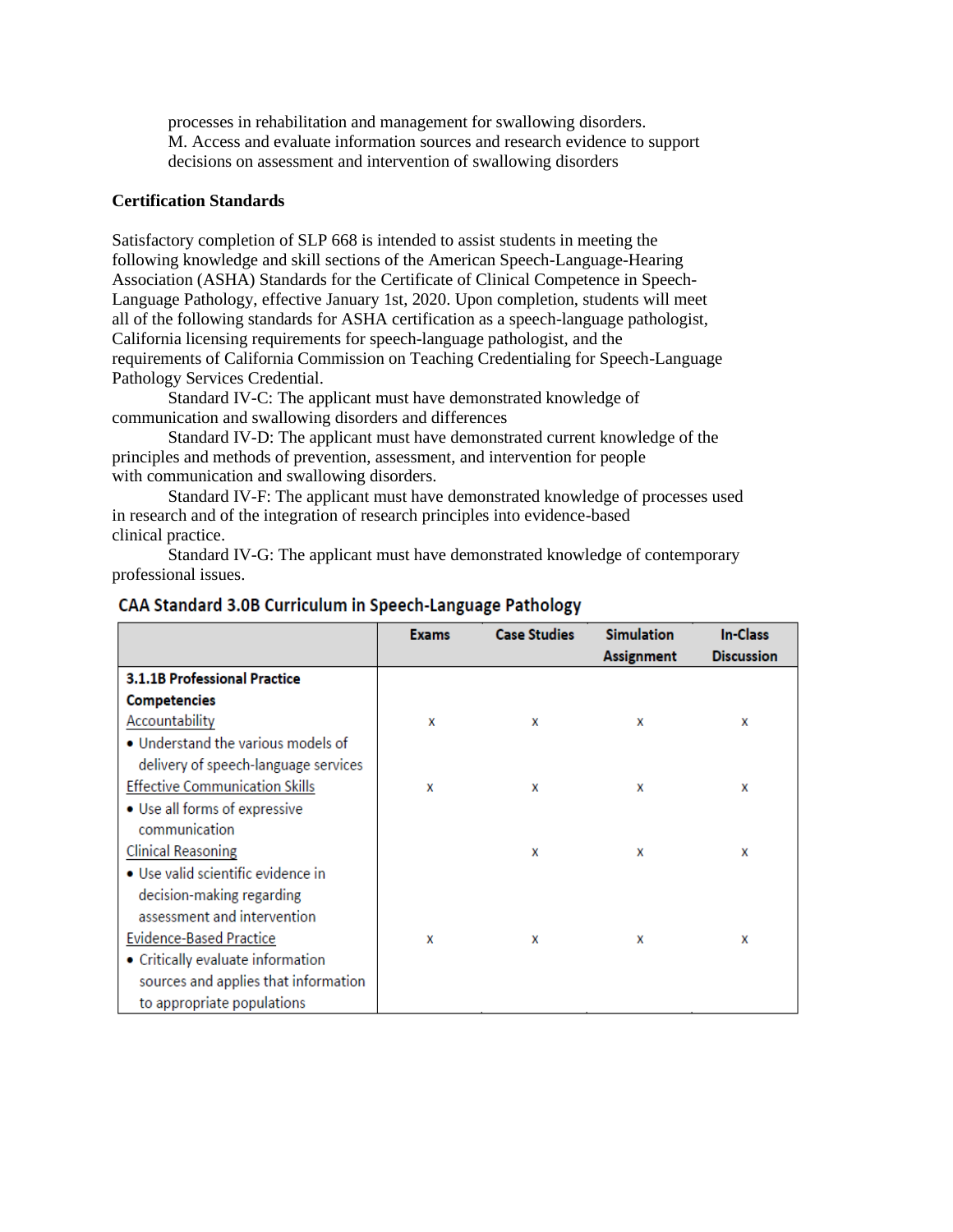|                                            | <b>Exams</b> | <b>Case Studies</b> | <b>Simulation</b> | <b>In-Class</b>   |
|--------------------------------------------|--------------|---------------------|-------------------|-------------------|
|                                            |              |                     | <b>Assignment</b> | <b>Discussion</b> |
| • Integrate evidence in provision of       |              |                     |                   |                   |
| <b>SLP</b> services                        |              |                     |                   |                   |
| <b>Cultural Competence</b>                 | X            | X                   | x                 | x                 |
| • Understand the impact of the             |              |                     |                   |                   |
| cultural and linguistic variables of the   |              |                     |                   |                   |
| individuals served on delivery of          |              |                     |                   |                   |
| care.                                      |              |                     |                   |                   |
| <b>Professional Duty</b>                   |              | x                   | x                 | x                 |
| . Understand the roles and                 |              |                     |                   |                   |
| importance of                              |              |                     |                   |                   |
| interdisciplinary/interprofessional        |              |                     |                   |                   |
| assessment and intervention                |              |                     |                   |                   |
| 3.1.2B Foundations of Speech-              | x            | x                   | x                 | x                 |
| <b>Language Pathology Practice</b>         |              |                     |                   |                   |
| 3.1.3B Identification and Prevention       | x            | x                   | x                 | x                 |
| of Speech, Language, and Swallowing        |              |                     |                   |                   |
| <b>Disorders and Differences</b>           |              |                     |                   |                   |
| 3.1.4B Evaluation of Speech,               | x            | x                   | x                 | x                 |
| Language, and Swallowing Disorders         |              |                     |                   |                   |
| and Differences                            |              |                     |                   |                   |
| 3.1.5B Intervention to Minimize the        | x            | x                   | x                 | x                 |
| <b>Effects of Changes in the Speech,</b>   |              |                     |                   |                   |
| Language, and Swallowing                   |              |                     |                   |                   |
| <b>Mechanisms</b>                          |              |                     |                   |                   |
| 3.1.6B General Knowledge and Skills        |              |                     |                   |                   |
| <b>Applicable to Professional Practice</b> |              |                     |                   |                   |
| • Engagement in contemporary               |              | x                   | x                 | x                 |
| professional issues and advocacy           |              |                     |                   |                   |

For detailed information, please visit

• ASHA 2020 Standards for the Certificate of Clinical Competence in Speech-Language Pathology: https://www.asha.org/Certification/2020-SLP-Certification-Standards/#4 • CAA 2017 Standards for Accreditation: https://caa.asha.org/wpcontent/ uploads/Accreditation-Standards-Documentation-Guidance.pdf

• California Commission on Teacher Credentialing: https://www.ctc.ca.gov

# **Course Modality**

Online only and synchronous: All class meetings will be remote at scheduled days and times with face-to-face contact via video conferencing using modes such as lecture, discussion, demonstration, video clips, and direct exchange of materials as the primary method of communication.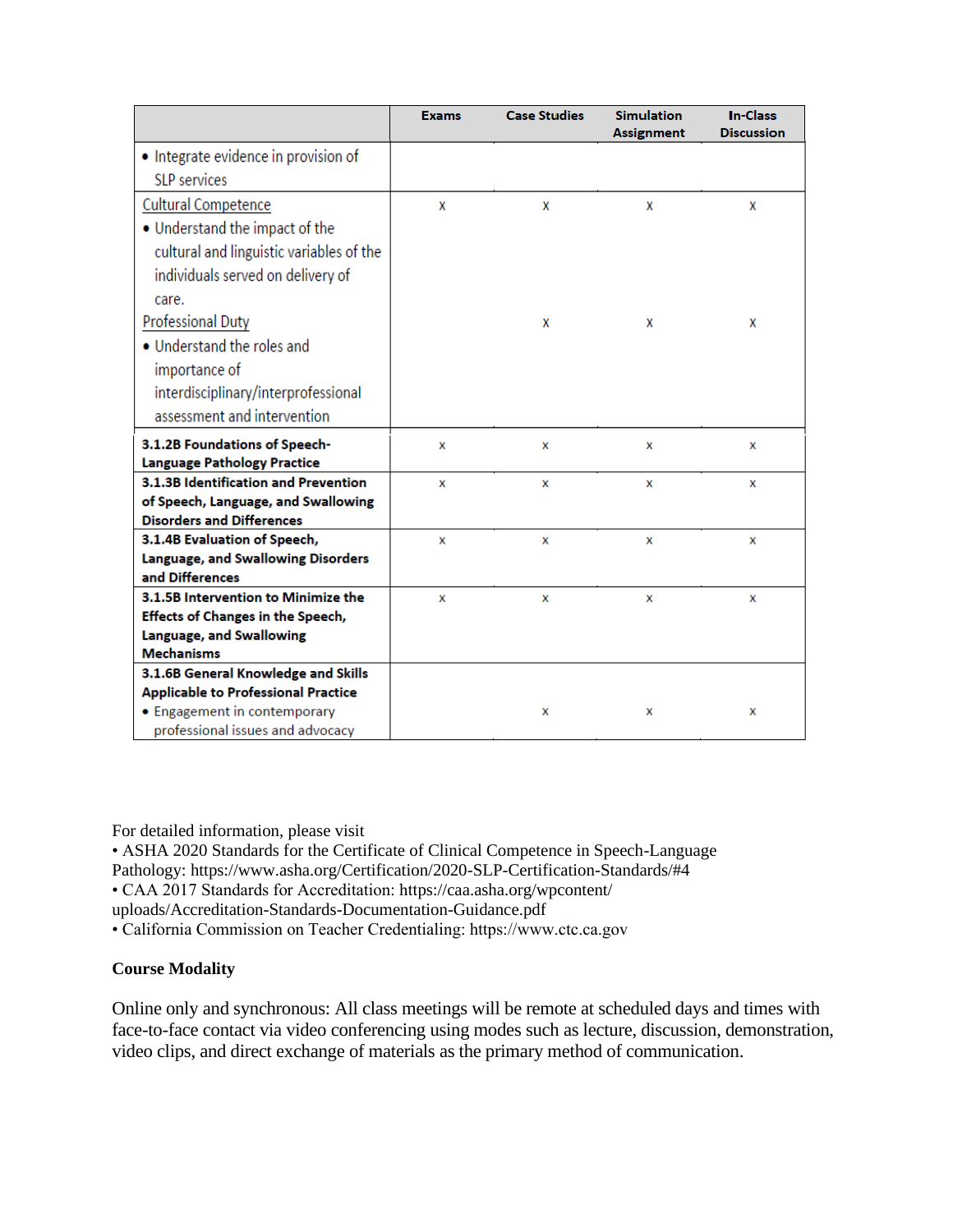## **Text Required Textbooks**

• Murry, T., Carrau, R., & Chan, K. (2018). Clinical management of swallowing disorders (4th ed.). San Diego, CA: Plural Publishing.

### **Supplemental Reading**

Assigned readings are posted on BeachBoard. See the course schedule and references. All content within the reading sources is the responsibility of the student. In class discussions will cover a portion of these readings but will not detail every source at length. Students will be expected to demonstrate mastery of ALL sources. Please read thoroughly and make every effort to ask questions and clarify information not understood within the readings.

Within the context of this course we will discuss neuroanatomy and neurophysiology as it pertains to dysphagia; however, this course is NOT designed as an introduction to gross neuroanatomy. Students should be familiar with the important structures and gross functions of the Central and Peripheral Nervous Systems. A brief review will be provided in the initial lectures specific to swallowing disorders. It is HIGHLY RECOMMENDED that all students review relevant past coursework.

## **Course Outline/Schedule**

| Date                | Topic(s)                                                                                                        | <b>Required Reading</b>                                                                                                   | Exam/Project Due |
|---------------------|-----------------------------------------------------------------------------------------------------------------|---------------------------------------------------------------------------------------------------------------------------|------------------|
| Week 1<br>8/24/2020 | • Course syllabus<br>• Anatomy and<br>physiology of the<br>swallowing mechanism                                 | · Murry, Carrau, &<br>Chan<br>$(M, C, \& C)$ Ch 2<br>Note: Please review the<br>related undergraduate<br>course material. |                  |
| Week 2<br>8/31/2020 | • Causes and<br>characteristics of<br>dysphagia: Neurologic<br>disorders<br>and esophageal<br>disorders         | $\bullet$ M, C, & C Ch 3                                                                                                  |                  |
| 9/7/2020            | No Class (Labor Day)                                                                                            |                                                                                                                           |                  |
| Week 3<br>9/14/2020 | $\bullet$ Causes and<br>characteristics of<br>dysphagia: Oncologic<br>disorders<br>and respiratory<br>disorders | $\bullet$ M, C, & C Ch 4                                                                                                  |                  |
| Week 4<br>9/21/2020 | • Instrumental<br>swallowing<br>evaluation                                                                      | $\bullet$ M, C, & C Ch 6                                                                                                  |                  |

\*This course schedule/outline is tentative. The instructor reserves the right to change/modify it if deemed appropriate.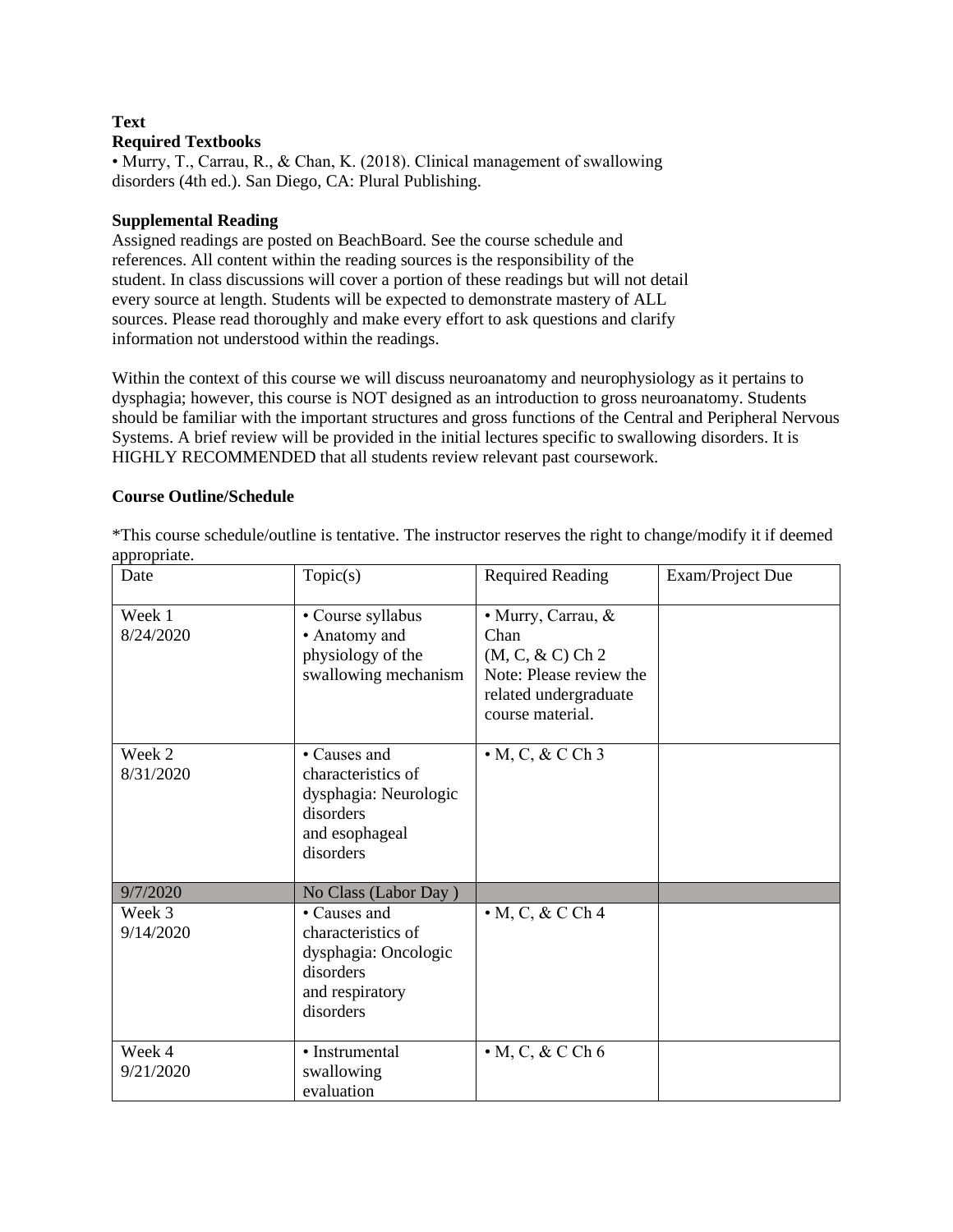| Week 5<br>9/28/2020   | • Clinical, non-<br>instrumental<br>evaluation of dysphagia<br>*Guest Speaker      | $\bullet$ M, C, & C Ch 5<br>· Hassan & Aboloyoun<br>(2014)                        | Exam #1                  |
|-----------------------|------------------------------------------------------------------------------------|-----------------------------------------------------------------------------------|--------------------------|
| Week 6<br>10/05/2020  | · Clinical, non-<br>instrumental<br>evaluation of dysphagia<br>(cont.)             | • Umay, E. et al. (2013)<br>Week 7                                                |                          |
| Week 7<br>10/12/2020  | · Pediatric dysphagia<br>assessment<br>and management<br>*Guest Speaker            | $\cdot$ M, C, & C Ch 9<br>• Arvedson, J. (2008)                                   | Case Study #1            |
| Week 8<br>10/19/2020  | · Surgical treatment of<br>dysphagia<br>• Prosthetic<br>management of<br>dysphagia | $\bullet$ M, C, & C Ch 11                                                         |                          |
| Week 9<br>10/26/2020  | • Compensatory<br>treatment of<br>swallowing disorders                             | $\bullet$ M, C, & C Ch 7 (p.<br>$115 -$<br>124)                                   |                          |
| Week 10<br>11/02/2020 | • Rehabilitative<br>treatment of<br>swallowing disorders                           | $\bullet$ M, C, & C Ch 7 (p.<br>$124 -$<br>134)<br>• Troche, MS., et al<br>(2010) | Exam #2                  |
| Week 11<br>11/09/2020 | • Other swallowing<br>treatment<br>methods                                         | $\bullet$ M, C, & C Ch 7 (p.<br>134-<br>140)                                      |                          |
| Week 12<br>11/16/2020 | • Nutrition and Diets<br>· Malnutrition and<br>dehydration                         | $\bullet$ M, C, & C Ch 8                                                          | Case Study #2            |
| Week 13<br>11/23/2020 | Simucase •                                                                         |                                                                                   | Simulation<br>Assignment |
| Week 14<br>11/30/2020 | <b>Thanksgiving Holiday</b><br>(campus closed)                                     |                                                                                   |                          |
| Week 15<br>12/07/2020 | • Ethical consideration<br>of dysphagia<br>management                              | $\bullet$                                                                         | Exam #3<br>Final Exam    |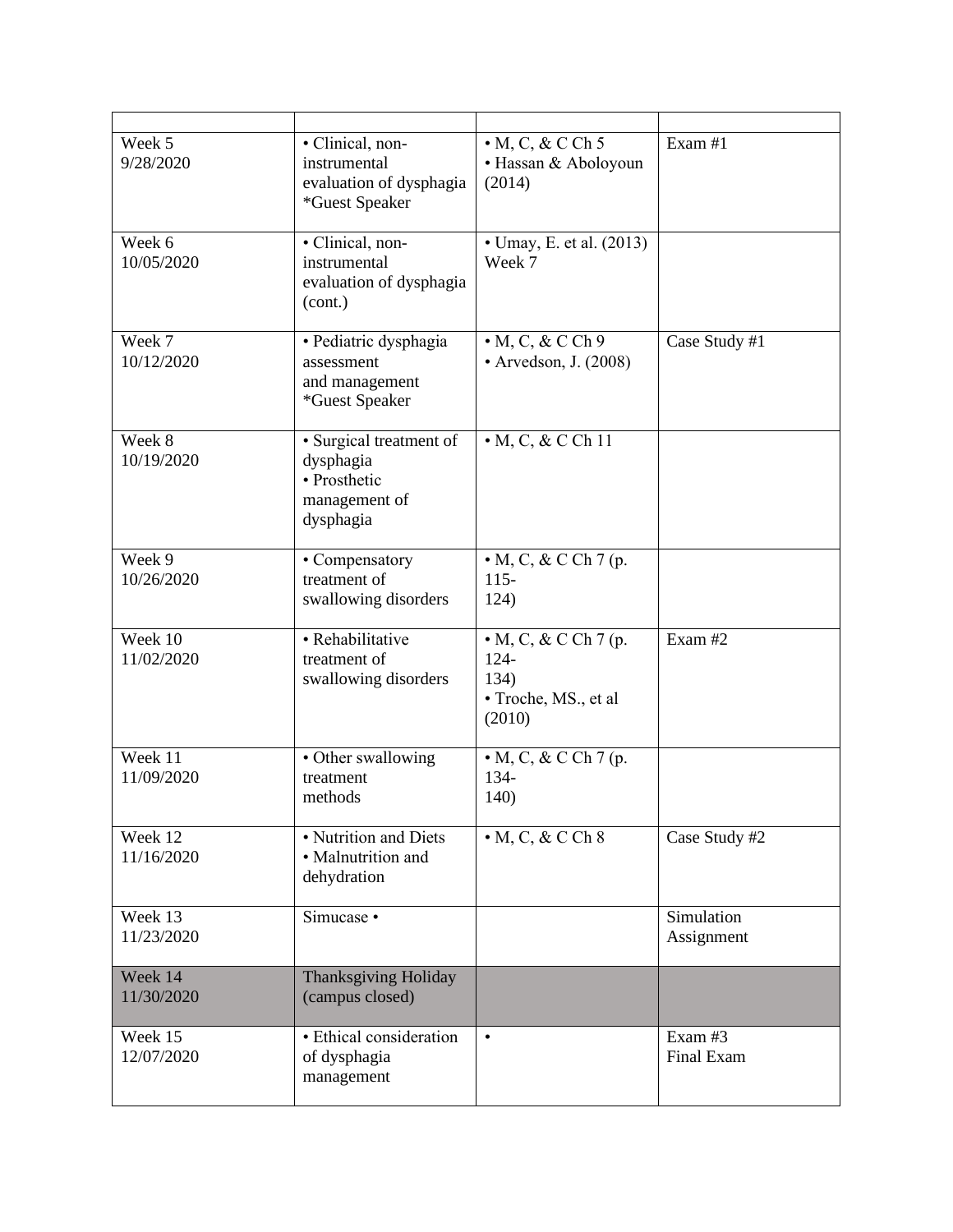| IД,<br>ັບ ⊥<br>-- | --<br>∹xam<br>Hina |  |  |
|-------------------|--------------------|--|--|
|-------------------|--------------------|--|--|

#### **Methods of Presentation**

A. Lecture

B. Discussion

C. Case Studies

D. Audio/Video Presentations

### **Course Requirements**

1. Three Exams

• 60 points each. 180 points total.

• Format: Fill-in-the-blank, short-answer, and essay questions

2. Case Study 1- Assessment Assignment

• 30 Points. Individual project

• An outline of requirements will be distributed and discussed in class.

3. Case Study 2- Treatment Assignment

• 30 Points. Individual project

• An outline of requirements will be distributed and discussed in class.

4. Oral Presentation

• 30 Points. Group project

• An outline of requirements will be distributed and discussed in class.

5. Simulation Assignment

• 20 Points. Individual project

• An outline of requirements will be distributed and discussed in class.

6. Attendance and Participation

• 10 Points total.

• One point will be deducted from the final total points for EACH missing class.

### **Methods of Evaluation for Grading**

Assessment Description Student Learning

Outcome (SLO)

% of Course Grade

Case Study #1 (30) SLO A-F, J-L 10 %

Case Study #2 (30) SLO A-M 10 %

Simulation Assignment (20) SLO A-M 6.67 %

Oral Presentation (30) SLO A-M 10 %

Exam #1 (60) SLO A-F 20 %

Exam #2 (60) SLO A-H 20 %

Exam #3 (60) SLO A-J 20 %

Attendance and participation (10) SLO A-M 3.33 %

Total Points= 300

Grades are distributed as follows (total points for this course is 300 points):

|                                        | Description                                                                   | Letter Grade |
|----------------------------------------|-------------------------------------------------------------------------------|--------------|
| 90-100%<br>(270 points and<br>above)   | Performance at the highest level<br>showing<br>sustained excellence.          | A            |
| 80-89%<br>$(240-269.9 \text{ points})$ | Performance at high level showing<br>consistent and<br>effective achievement. | В            |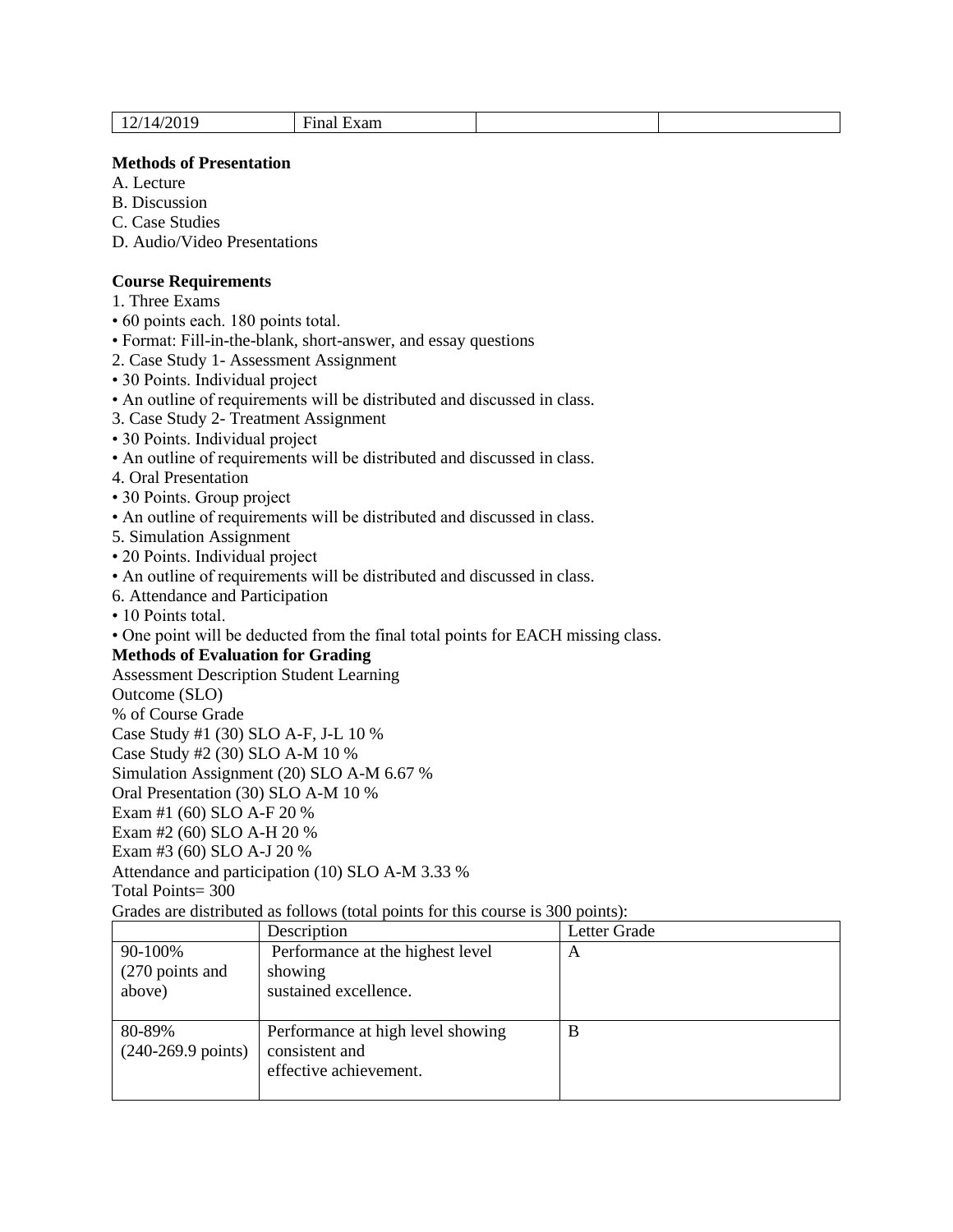| 70-79%<br>$(210-239.9 \text{ points})$  | Performance at an adequate level<br>meeting basic<br>requirement.            | $\mathcal{C}$ |
|-----------------------------------------|------------------------------------------------------------------------------|---------------|
| 60-69%<br>$(180-209.9 \text{ points})$  | Performance is less than adequate<br>meeting<br>minimum course requirements. | D             |
| Below 60%<br>(Less than 180)<br>points) | Performance in which minimal course<br>requirements have not been met.       | F             |

The instructor reserves the right to adjust the above percentages (either up or down) or to utilize a curve distribution for grade assignment, in order to most accurately reflect student performance, consistent with the University's definitions for grade assignment, as discussed in University Course Catalog, under General Regulations and Procedures: Grades and Grading Procedures.

#### Lecture Notes

The instructor may provide lecture notes for lecture topics. However, the lecture notes do not represent all course content. The student is responsible for all assigned readings, projects, and in-class discussions/activities.

## Social Media Policy

Social media is an umbrella term that encompasses the various activities that integrate technology, social interaction, and content creation. Social media includes technology (computers, phones, tablets) and is used in various forms (blogs, wikis, photo and video sharing, podcasts, social networking, mashups, virtual worlds, etc.). Means of accessing social media may include applications (Facebook, Instagram, Twitter, Skype, Snap Chat, YouTube, etc.). These devices and applications are subject to having content transmitted to others, with or without consent from the original author.

A. All students are expected to follow the CSULB Social Media Guidelinehttp://www.csulb.edu/sites/default/files/groups/marketing-

communications/accessibleversionfinalapril2018-jmp.pdf

B. Per the Health Insurance Portability and Accountability Act of 1996 (HIPAA)

regulationshttps://www.hhs.gov/hipaa/for- professionals/privacy/special-topics/de-

identification/index.html, no information, pictures, videos or descriptions of clients/families can be posted on social media sites. Please see the full HIPAA policy in the Clinical Practicum Handbook. Violation of HIPAA regulations may result in disciplinary action being taken by the University against the student. The SLP Department takes all violations of HIPAA regulations and the Social Media Policy seriously. Sanctions imposed on violators vary with the seriousness of the violation, ranging from a written reprimand, to dismissal from the graduate program.

C. Students should use caution and good judgment when posting information to electronic communications and social networking sites, both personal and those that are related to the CSULB and/or the Department of Speech-Language Pathology.

Students should follow the criteria below:

A. No posting, photos, or recordings are allowed during class or clinical experience except when approved by the faculty member or supervisor responsible for the learning experience. Under no circumstances will a client be photographed without a signed photo release from that individual. Students and faculty should obtain verbal permission from friends or colleagues before posting on social media.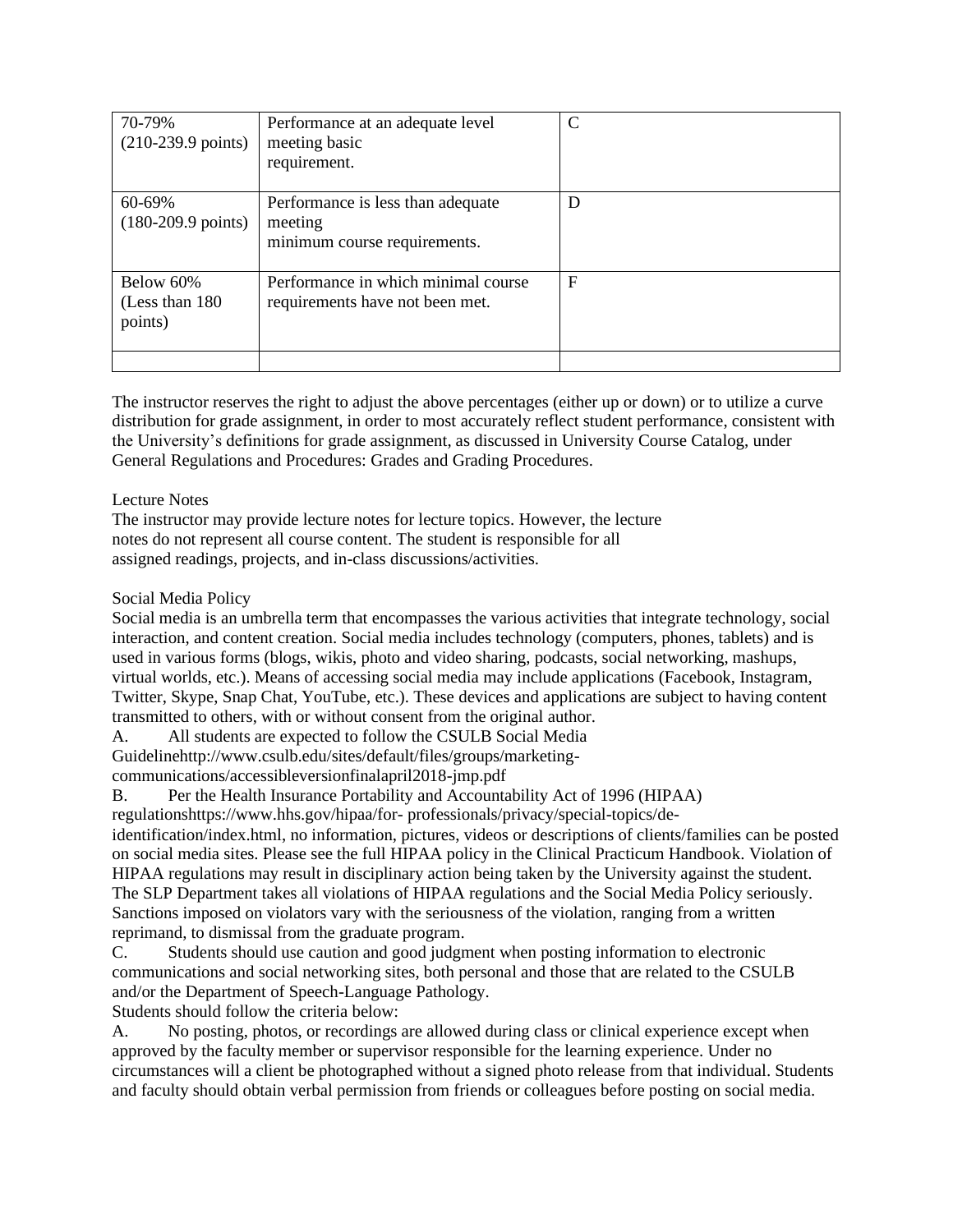B. Using social media for sharing of class material with anyone who is not enrolled in the course and sharing of academic assessment material (e.g. tests) without express permission from the instructor is explicitly prohibited.

C. Careful consideration should be given to any posting on social networks. Students create personal public images with these posts. However, they also represent the SLP Department, CSULB, and the field of speech-language pathology.

D. Students should carefully consider the way they describe the program, clinical assignments, and professional experiences. Respectfulness and professionalism are expected. Use of social media that results or could result in individual or group harm, physical or emotional (e.g., damage to an individual's personal or public reputation or harassment resulting in personal or public humiliation of others), will not be tolerated.

Violations of these professional behavior standards will result in the following tiered consequences A. First occurrence: Student receives a verbal and written warning which is placed in the student's

file. The student must meet with the graduate program coordinator. B. Second occurrence: Student will be reported to the College and University. Consequences of

violations will be determined by the Department, College, and University after a full investigation.

## Attendance Policies

Attendance is mandatory for this course. One point will be deducted from the final total points for EACH missing class. Students are expected to attend all scheduled class meetings, including scheduled examinations. Non-university-excused absences or university-excused absences without valid and official documents are not acceptable and will further affect your final grade.

#### 7

Students may have a valid reason to miss a class. When any of the following reasons directly conflict with class meeting times, students are responsible for informing faculty members, of the reason for the absence and for arranging to make up missed assignments, tests, quizzes, and class work insofar as this is possible. Excused absences include, but are not limited to:

A. Illness or injury to the student, or medical condition, including those related to pregnancy

B. Death, injury, or serious illness of an immediate family member. An immediate family member is defined as a close relative, or a person residing in the immediate household of the student

C. Religious reasons (California Education Code section 89320)

D. Jury duty, military service, or government obligation

E. University sanctioned or approved activities (examples include but are not limited to: artistic performances, participation in scholarly conferences and presentations, intercollegiate athletic activities, student government, required class field trips, etc.)

Faculty members are not obligated to consider other absences as excused. The earliest possible notification is preferred for all excused absences. Advance notification minimally one week in advance is required and verification may be requested for the following absences: Jury duty, military service, or other government obligation; religious reasons; university-sanctioned or approved activities. Statement of Non-discrimination

California State University, Long Beach is committed to maintaining an inclusive learning community that values diversity and fosters mutual respect. All students have the right to participate fully in university programs and activities free from discrimination, harassment, sexual violence, and retaliation. Students who believe they have been subjected to discrimination, harassment, sexual violence, or retaliation on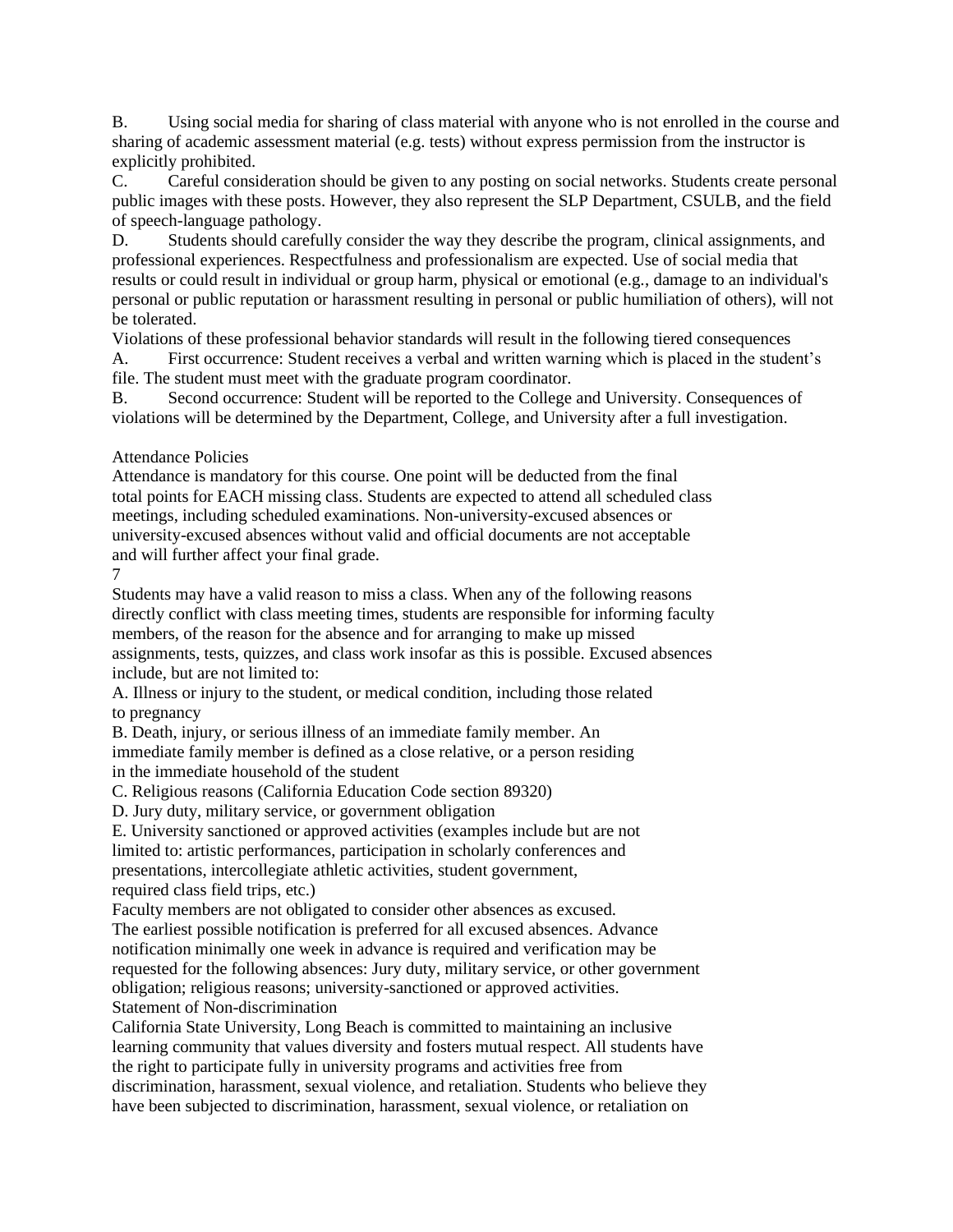the basis of a protected status such as age, disability, gender, gender identity/expression, sexual orientation, race, color, ethnicity, religion, national origin, veteran/veteran status or any other status protected by law, should contact the Office of Equity & Diversity at (562) 985-8256, University Student Union (USU) Suite 301, http://www.csulb.edu/depts/oed/.

Statement of Accessibility

All instructors shall be familiar with best practices in making their syllabus and course documents accessible to all students and upon request provide the format need for the student. Instructors can access best practices at the following link.

http://www.csulb.edu/divisions/aa/academic\_technology/itss/course\_materials/accessibility/ Accommodation

It is the student's responsibility to notify the instructor in advance of the need for accommodation of a university verified disability (PS 11-07, Course Syllabi and Standard Course Outlines).

Students needing special consideration for class format and schedule due to religious observance or military obligations must notify the instructor in advance of those needs. 8

Students who require additional time or other accommodation for assignments must secure verification/assistance from the CSULB Bob Murphy Access Center (BMAC) office located at Student Success Center (SSC) Room 110. The telephone number is (562)985-5401.

Accommodation is a process in which the student, BMAC, and instructor each play an important role. Students contact BMAC so that their eligibility and need for accommodation can be determined. BMAC identifies how much time is required for each exam. The student is responsible for discussing his/her need with the instructor and for making appropriate arrangements. Students who are eligible to receive accommodation should present an Accommodation Cover Letter and a BMAC Student/Teacher Testing Agreement Form to the instructor as early in the semester as possible, but no later than a week before the first test. (It takes one week to schedule taking an exam at the BMAC office.) The instructor welcomes the opportunity to implement the accommodations determined by BMAC. Please ask the instructor if you have any questions.

Cheating and Plagiarism (CSULB Catalog, AY 2019-2020)

Definition of Plagiarism

Plagiarism is defined as the act of using the ideas or work of another person or persons as if they were one's own, without giving credit to the source. Such an act is not plagiarism if it is ascertained that the ideas were arrived at through independent reasoning or logic or where the thought or idea is common knowledge. Acknowledge of an original author or source must be made through appropriate references, i.e., quotation marks, footnotes, or commentary. Examples of plagiarism include, but are not limited to, the following: the submission of a work, either in part or in whole, completed by another; failure to give credit for ideas, statements, facts or conclusions which rightfully belong to another; in written work, failure to use quotation marks when quoting directly from another, whether it be a paragraph, a sentence, or even a part thereof; or close and lengthy paraphrasing of another's writing or programming. A student who is in doubt about the extent of acceptable paraphrasing should consult the instructor. Students are cautioned that, in conducting their research, they should prepare their notes by (a) either quoting material exactly (using quotation marks) at the time they take notes from a source; or (b) departing completely from the language used in the source, putting the material into their own words. In this way, when the material is used in the paper or project, the student can avoid plagiarism resulting from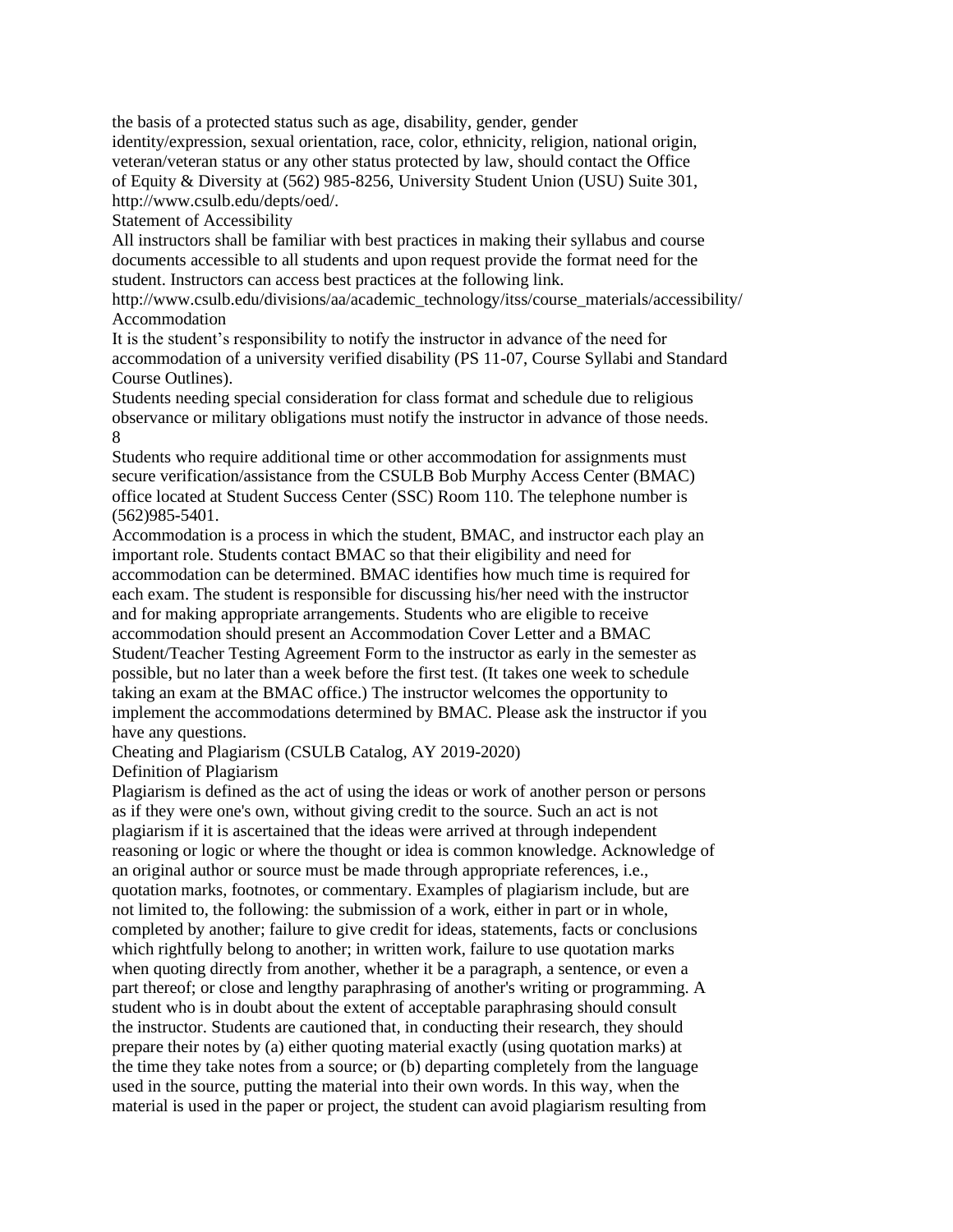verbatim use of notes. Both quoted and paraphrased materials must be given proper citations.

Definition of Cheating

Cheating is defined as the act of obtaining or attempting to obtain or aiding another to obtain academic credit for work by the use of any dishonest, deceptive or fraudulent means. Examples of cheating during an examination would include, but not be limited to the following: copying, either in part or in whole, from another test or examination; discussion of answers or ideas relating to the answers on an examination or test unless such discussion is specifically authorized by the instructor; giving or receiving copies of 9

an exam without the permission of the instructor; using or displaying notes; "cheat sheets," or other information or devices inappropriate to the prescribed test conditions, as when the test of competence includes a test of unassisted recall of information, skill, or procedure; allowing someone other than the officially enrolled student to represent the same. Also included are plagiarism as defined and altering or interfering with the grading procedures. It is often appropriate for students to study together or to work in teams on projects. However, such students should be careful to avoid use of unauthorized assistance, and to avoid any implication of cheating, by such means as sitting apart from one another in examinations, presenting the work in a manner which clearly indicates the effort of each individual, or such other method as is appropriate to the particular course.

Academic Action

"One or more of the following academic actions are available to the faculty member who finds a student has been cheating or plagiarizing. These options may be taken by the faculty member to the extent that the faulty member considers the cheating or plagiarism to manifest the student's lack of scholarship or to reflect on the student's lack of academic performance in the course. These actions may be taken without a request for or before the receipt of a Report from the Academic Integrity Committee. A. Review – no action.

B. An oral reprimand with emphasis on counseling toward prevention of further occurrences;

C. A requirement that the work be repeated;

D. Assignment of a score of zero (0) for the specific demonstration of competence, resulting in the proportional reduction of final course grade;

E. Assignment of a failing final grade;

F. Referral to the Office of Judicial Affairs for possible probation, suspension, or expulsion."

Withdrawal Policy

Regulations governing the refund of student fees in the California State University system are prescribed by the CSU Board of Trustees; see California Code of Regulations, Title 5, Education, Section 41802.

Withdrawal during the first two weeks of instruction

Students may withdraw during this period and the course will not appear on their permanent records.

Withdrawal after the second week of instruction and prior to the final three weeks of the regular semester (20% of a non-standard session) of instruction:

Withdrawals during this period are permissible only for serious and compelling reasons. The approval signatures of the instructor and department chair are

required. The request and approvals shall state the reasons for the withdrawal.

Students should be aware that the definition of "serious and compelling reasons" as applied by faculty and administrators may become narrower as the semester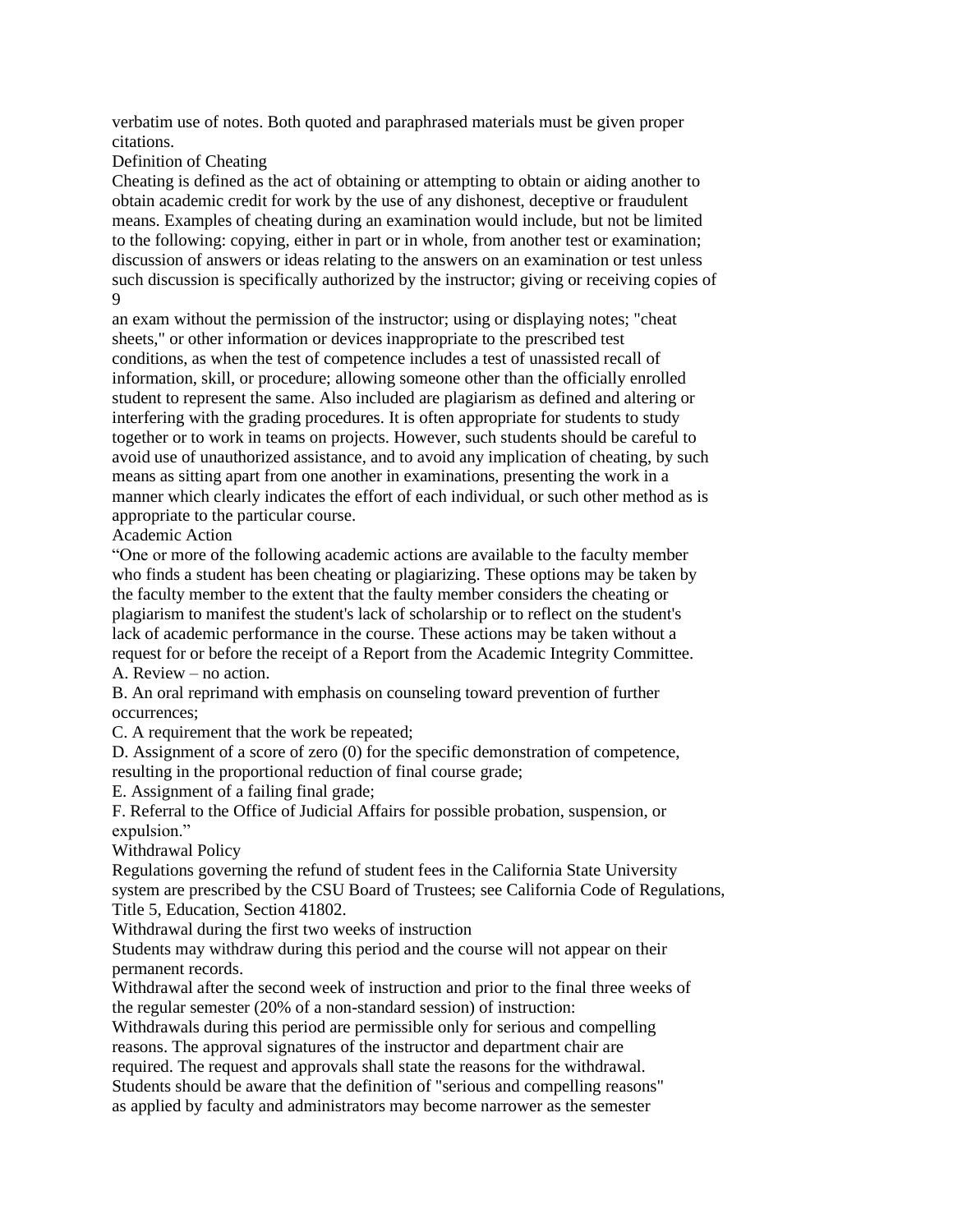progresses. Copies of such approvals are kept on file by Enrollment Services. 10

Withdrawal during the final three weeks of instruction:

Withdrawal during the final three weeks of instruction are not permitted except in cases such as accident or serious illness where the circumstances causing the withdrawal are clearly beyond the student's control and the assignment of an Incomplete is not practical. Ordinarily, withdrawal in this category will involve total withdrawal from the campus except that a Credit/No Credit grade or an Incomplete may be assigned for other courses in which sufficient work has been completed to permit an evaluation to be made. Request for permission to withdraw under these circumstances must be made in writing on forms available from Enrollment Services. The requests and approvals shall state the reasons for the withdrawal. These requests must be approved by the instructor of record, department chair (or designee), college dean (or designee), and the academic administrator appointed by the president to act in such matters. Copies of such approvals are kept on file by Enrollment Services.

Limits on Withdrawal:

No undergraduate student may withdraw from more than a total of 18 units. This restriction extends throughout the entire undergraduate enrollment of a student at CSULB for a single graduation, including special sessions, enrollment by extension, and re-enrolling after separation from the University for any reason. The following exceptions apply:

• Withdrawals prior to the end of the second week of a semester (13%) of instruction at CSULB,

• Withdrawals in terms prior to fall 2009 at CSULB,

• Withdrawals at institutions other than CSULB, and

• Withdrawals at CSULB for exceptional circumstances such as serious illness or accident (the permanent academic record will show these as a WE to indicate the basis for withdrawal).

Medical Withdrawal:

CSULB may allow a student to withdraw without academic penalty from classes if the following criteria are met:

• A completed Medical Withdrawal Form, including any required documentation, is submitted to Enrollment Services before the end of the semester, and

• The student presents evidence to demonstrate that a severe medical or debilitating psychological condition prevented the student from attending and/or doing the required work of the courses to the extent that it was impossible to complete the courses.

#### Campus Behavior

Civility Statement

California State University, Long Beach, takes pride in its tradition of maintaining a civil and non-violent learning, working, and social environment. Civility and mutual respect toward all members of the University community are intrinsic to the establishment of excellence in teaching and learning. They also contribute to the maintenance of a safe 11

and productive workplace and overall healthy campus climate. The University espouses and practices zero tolerance for violence against any member of the University community (i.e., students, faculty, staff, administrators, and visitors). Violence and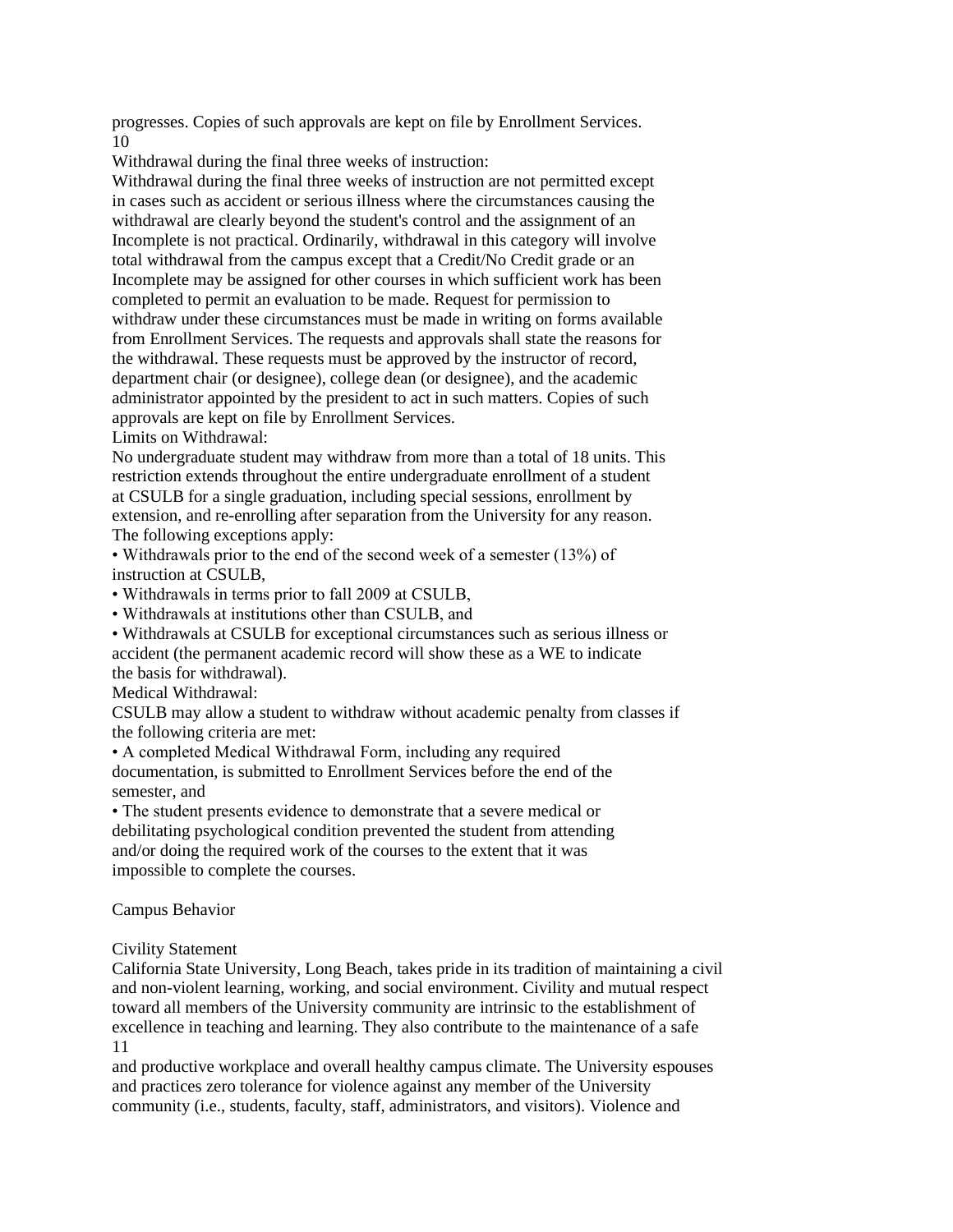threats of violence not only disrupt the campus environment, they also negatively impact the University's ability to foster open dialogue and a free exchange of ideas among all campus constituencies (CSULB Catalog, AY 2015-2016, p. 855).

#### Preferred Gender Pronoun

This course affirms people of all gender expressions and gender identities. If you prefer to be called a different name than what is on the class roster, please let me know. Feel free to correct me on your preferred gender pronoun. You may also change your name for BeachBoard and MyCSULB without a legal name change. To submit a request, go to MyCSULB/Personal Information/Names. If you have any questions or concerns, please do not hesitate to contact me.

Accommodations for Religious Holidays & Military Service

Students needing special consideration for class schedules due to religious observance or military obligations must notify the instructor at least one week in advance; for those established religious observances, the instructor should be notified during the first week of instruction.

#### Classroom Expectations

All students of the California State University system must adhere to the Student Conduct Code as stated in Section 41301 of the Title 5 of the California Code of Regulations as well as all campus rules, regulations, codes and policies. Students as emerging professionals are expected to maintain courtesy, respect for difference, and respect for the rights of others.

#### Unprofessional and Disruptive Behavior

It is important to foster a climate of civility in the classroom where all are treated with dignity and respect. Therefore, students engaging in disruptive or disrespectful behavior in class will be counseled about this behavior. If the disruptive or disrespectful behavior continues, additional disciplinary actions may be taken. This includes a commitment to maintain established classroom policies against voice and/or video recordings (including photos) unless permitted for ADA accommodations as noted above.

#### **\*Alternative Mode of Instruction (AMI) Considerations: Zoom Netiquette**

This term refers to etiquette with technology while using Zoom. A few things to keep in mind are:

Dress appropriately as if you were sitting in a face-to-face class.

While not required, it is strongly suggested you keep your video on to maintain the strong interpersonal quality of a traditional face to face class. If there are personal circumstances preventing you from keeping your video on, please reach out to me directly to discuss alternative ways of maintaining active classroom engagement.

- Think about your background remove items that may be distracting to others, including distracting virtual backgrounds. I suggest sitting in front of a blank wall if you can.
- Speak to the camera and not the screen.
- Raise your hand to speak and don't interrupt others while speaking.
- Keep microphone muted when you are not speaking—this will prevent inadvertent noises, such as coughs, rattling papers, or chair squeaks, from interrupting others
- Make use of Zoom's chat function.
- Use your full name to identify yourself in Zoom.
- Close any windows or programs open on your device that are unrelated to your meeting.